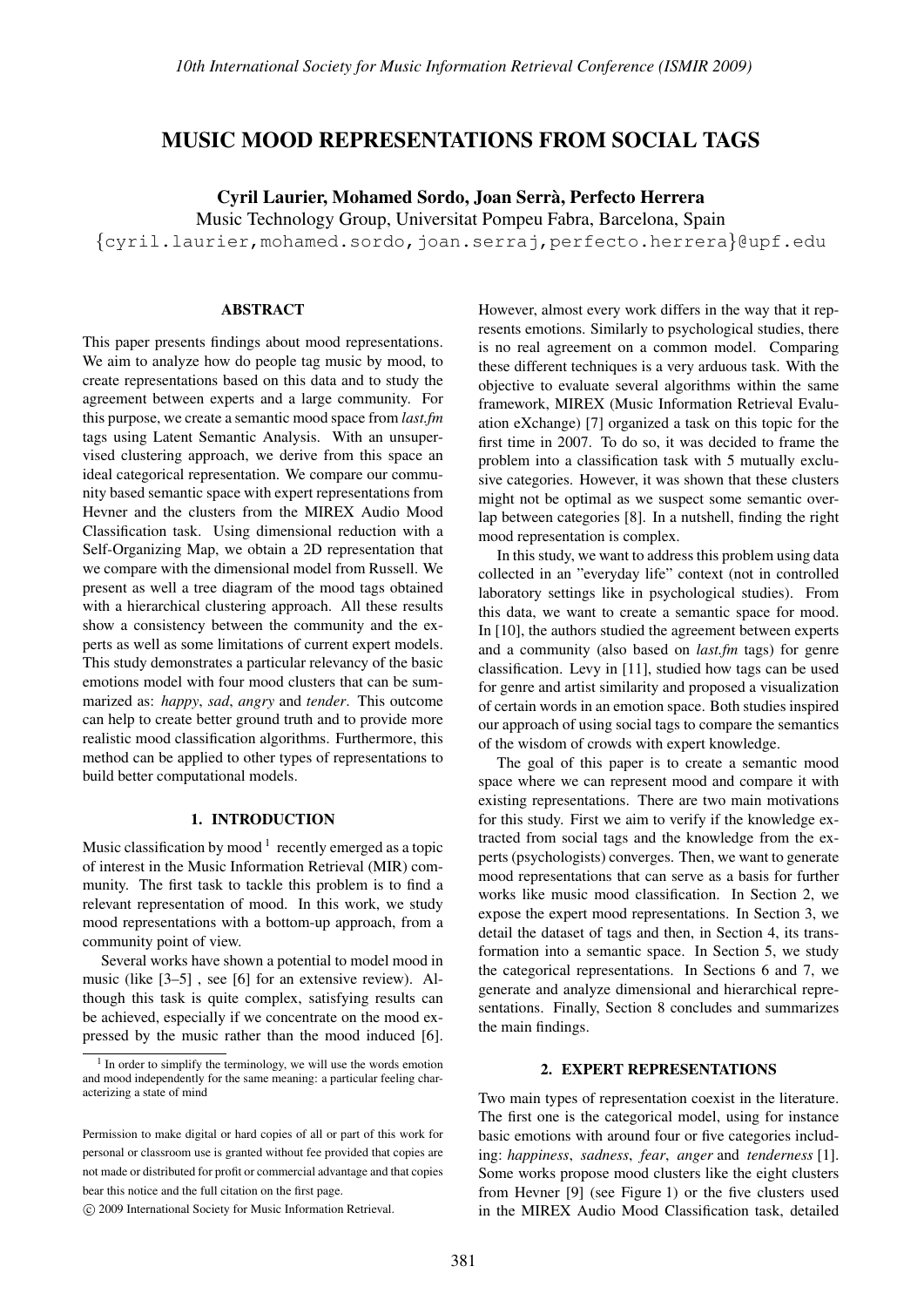| Clusters  | Mood Adjectives                                               |
|-----------|---------------------------------------------------------------|
| Cluster 1 | passionate, rousing, confident, boisterous, rowdy             |
| Cluster 2 | rollicking, cheerful, fun, sweet, amiable/good natured        |
| Cluster 3 | literate, poignant, wistful, bittersweet, autumnal, brooding  |
| Cluster 4 | humorous, silly, campy, quirky, whimsical, witty, wry         |
| Cluster 5 | aggressive, fiery, tense/anxious, intense, volatile, visceral |

Table 1. Clusters of mood adjectives used in the MIREX Audio Mood Classification task.

in Table 1. The second type of representation is the dimensional model, based originally on Russell's circumplex model of affect [2] (see Figure 2). The two dimensions mostly used are arousal and valence<sup>2</sup>.



Figure 1. Hevner's [9] model with adjectives grouped into eight clusters.

#### 3. DATASET

Our objective is to obtain a mood space based on social tags. In order to achieve this goal, we need two components: a list of mood words and social network data.

### 3.1 Mood list

For this study, we want to observe the way people use mood words in a social network. We selected words related to emotions based on the main articles in music and emotion research. We included words from different psychological studies like Hevner [9] or Russell [2]. We also added words representing basic emotions and other related adjectives [1]. Finally we aggregated the mood terms mostly used in MIR [6] and the ones selected for the MIREX task [8]. At the end of this process, we obtained a list of 120 mood words.





Figure 2. Russell's [2] circumplex model of affect with arousal and valence dimensions.

### 3.2 Social Tags

*Last.fm*<sup>3</sup> is a music recommendation website with a large community of users who are very active in associating tags with the music they listen to. With over 30 million users in more than 200 countries<sup>4</sup>, this social network is a good candidate to study how people tag their music. We crawled 6,814,068 tag annotations from 575,149 tracks in all main genres. From those, 492,634 tags were distinct. This huge dataset contains tags of any kind. From the original 120 mood words, 107 tags were found in our dataset. However some of them did not appear very often. We decided to keep only the tags that appeared at least 100 times, resulting in a list of 80 words. We also chose to keep the tracks were the same mood tag has been used by several users. This subset contains 61,080 tracks. We observe that the mood tags mostly used are *sad*, *fun*, *melancholy* and *happy*. For instance, the tag *sad* has been used 11,898 times in our dataset. On the contrary, the least used tags are *rollicking*, *solemn*, *rowdy* and *tense*, applied in less than 150 tracks. In average, a mood tag is used in 754 tracks.

#### 4. SEMANTIC MOOD SPACE

We aim to compare mood terms by their co-occurences in tracks. Intuitively *happy* should co-occur more often with *fun* or *joy* than with *sad* or *depressed*. This co-occurence information included in the data we crawled from *last.fm* is embodied in a document-term matrix where the columns are track vectors representing tags.

The main problem we have when dealing with this matrix is its high dimensionality and its sparsity. Consequently, we applied a Latent Semantic Analysis (LSA) [12] to project the data into a space of a given lower dimensionality, while maintaining a good approximation of the distances between data points. This technique has been shown to be very efficient to capture tag representations for genre and artists

<sup>3</sup> http://www.last.fm

<sup>4</sup> http://blog.last.fm/2009/03/24/lastfm-radio-announcement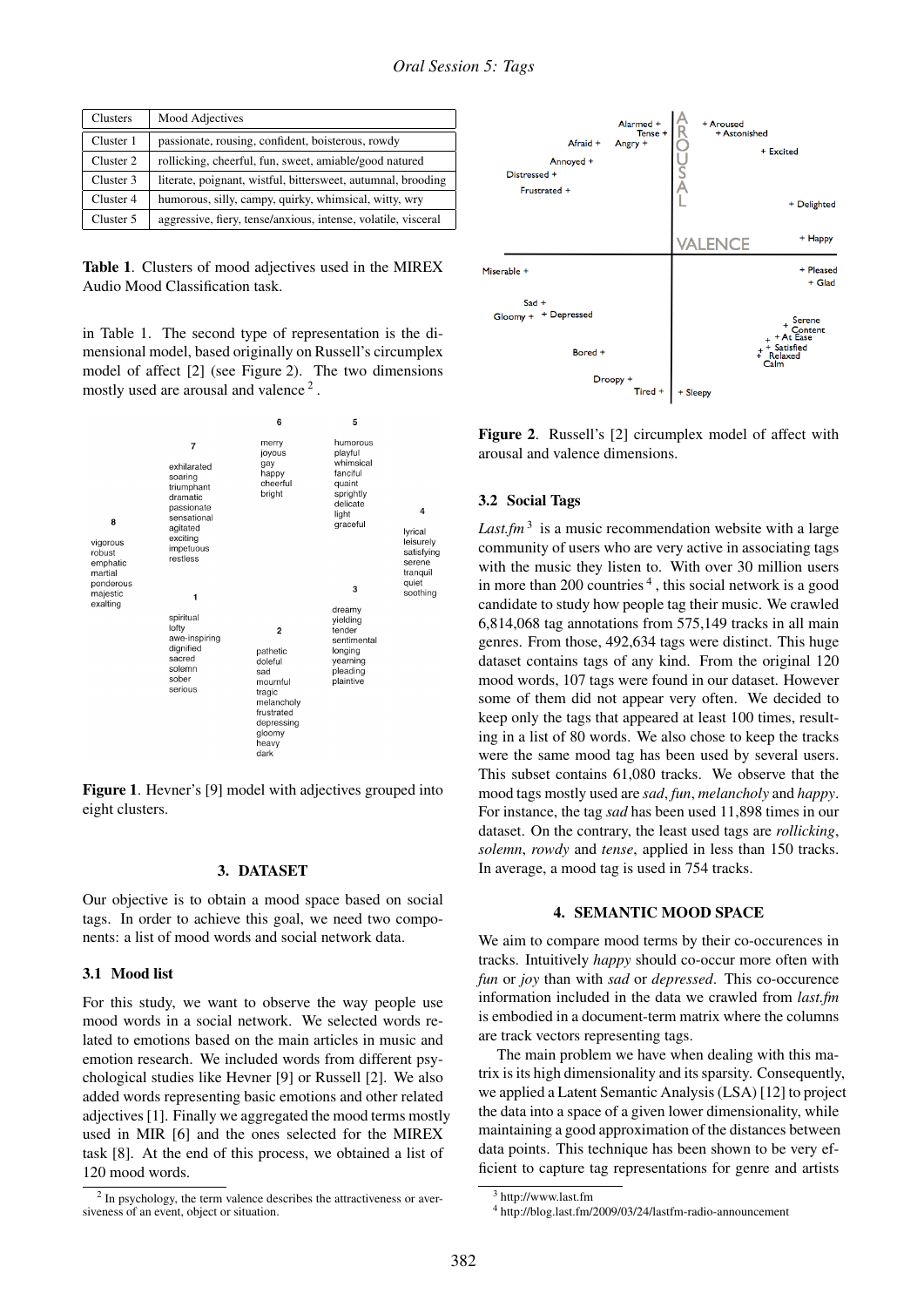similarity [11]. LSA makes use of algebraic techniques such as Singular Values Decomposition (SVD) to reduce the dimensionality of the matrix. We decided to use a dimension of 100, which seems to be good trade-off for similarity tasks [11]. In the following experiments, we tried to change this dimension parameter (from 10 to 10 000 on a logarithmic scale), with no significant impact on the outcomes except less relevant results when selecting a too low or too high dimension. Once we have the data into this semantic space, we compute the distance between terms using the cosine distance. The distance values are included in the range  $[0, 1]$ . Here are some examples of distances between mood tags:

 $d_{cos}(happy, sad) = 0.99$  $d_{cos}(cheerful, sleepy) = 0.97$  $d_{cos}(anger, aggressive) = 0.06$  $d_{cos}(calm, relaxed) = 0.03$ 

We observe that *happy* and *sad* are quite far from each other, as well as *cheerful* and *sleepy*. On the other hand, we note that *anger* is close to *aggressive* and that *calm* is similar to *relaxed*. Even if we show here some prototypical examples, values in the whole distance matrix intuitively make sense.

# 5. CATEGORICAL REPRESENTATIONS

To study the categorical mood representations, we first derive a folksonomy (community-based taxonomy) representation by means of unsupervised clustering from the social data. Then, we evaluate how the expert taxonomies fit into the semantic mood space.

#### 5.1 Folksonomy representation

From our semantic space, we want to infer what would be the ideal categorical representation. To achieve this goal, we apply an unsupervised clustering method using the Expectation maximization (EM) algorithm. This algorithm and the implementation we used (WEKA) are described in [13]. The first important question to be answered is how many clusters should we consider. As we want this number to be inferred by the data itself, we used the *vfold cross validation* algorithm. We divided the dataset in v folds, training on  $v - 1$  folds and testing on the remaining one. We measure the log-likelihood computed for the observations in the testing samples. The results for the  $v$ replications are averaged to yield a single measure of the stability of the model. In Figure 3, we show the results of this process, displaying an average cost value (in our case 2 times the negative log-likelihood of the cross-validation data). Intuitively the lower is the value, the better is the cluster. To choose the "right" number of clusters, we look at the cost value while increasing the number of clusters. Practically, we stop when the mean cost value stops decreasing and select the current number of clusters.

We observe that the cost rapidly decreases with the number of clusters until four clusters. After that, it is stable and



Figure 3. Plot of the cost values (2 times the negative loglikelihood) depending on the number of clusters.

even increases, meaning that the data is overfitted. Consequently, the optimal number of clusters is four. Using this number for the EM algorithm, we obtained the clusters exposed in Table 2.

| Cluster 1  | Cluster 2   | Cluster 3    | Cluster 4  |
|------------|-------------|--------------|------------|
| angry      | sad         | tender       | happy      |
| aggressive | bittersweet | soothing     | joyous     |
| visceral   | sentimental | sleepy       | bright     |
| rousing    | tragic      | tranquil     | cheerful   |
| intense    | depressing  | good natured | happiness  |
| confident  | sadness     | quiet        | humorous   |
| anger      | spooky      | calm         | gay        |
| exciting   | gloomy      | serene       | amiable    |
| martial    | sweet       | relax        | merry      |
| tense      | mysterious  | dreamy       | rollicking |
| anxious    | mournful    | delicate     | campy      |
| passionate | poignant    | longing      | light      |
| quirky     | lyrical     | spiritual    | silly      |
| wry        | miserable   | wistful      | boisterous |
| fiery      | yearning    | relaxed      | fun        |

Table 2. Folksonomy representation. Clusters of mood tags obtained with the EM algorithm. For space and clarity reasons, we show only the first tags.

These four clusters are very similar to the categories posed by the main basic emotion theories [1]. Moreover, these clusters represents the four quadrants of the classical arousal-valence plane from Russell previously shown in Figure 2:

*Cluster 1: angry (high arousal, low valence) Cluster 2: sad, depressing (low valence, low arousal) Cluster 3: tender, calm (high valence, low arousal) Cluster 4: happy (high arousal, high valence)*

To summarize, the semantic space we created is relevant and coherent with existing basic emotion approaches.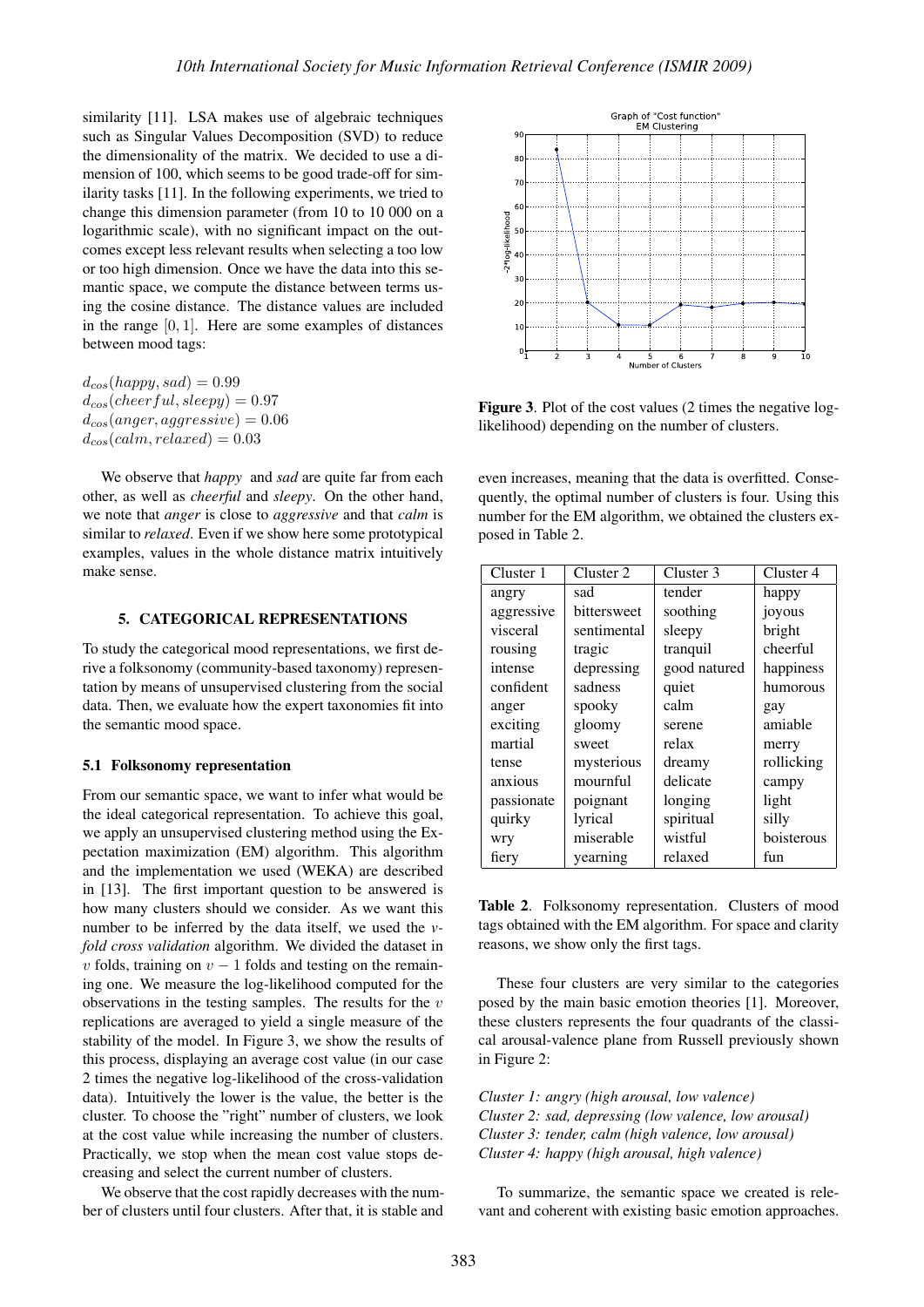This result is very encouraging and assesses a certain quality of this semantic space. Moreover, it confirms that the community uses mood tags in a way that converges with the basic emotion theory from psychology.

#### 5.2 Agreement between experts and community

In this section, we want to measure the agreement between experts and community representations. To do so, we performed a coarse-grained similarity, where we measured how *separable* the expert-defined mood clusters are in our semantic space. First, we computed the LSA cosine similarity among all moods within each cluster (intra-cluster similarity) and then we computed the dissimilarity among clusters, using the centroid of each cluster (inter-cluster dissimilarity). The expert representations we selected for this experiment are the eight clusters from Hevner (see Figure 1) where we could match more than 50% of the tags and the five clusters from the MIREX taxonomy (see Table 1) where all 31 tags were matched.

### *5.2.1 Intra-cluster similarity*

For each cluster of the expert representations, we compute the mean cosine similarity between each mood tag in the cluster. The results for intra-cluster similarity are presented in Figure 4 for the Hevner representation and in Figure 5 for the MIREX clusters.



Figure 4. Intra-cluster cosine similarity for Hevner's representation.

In the results for the Hevner clusters, we note a high intra-cluster similarity value for cluster 1, which is the one including *spiritual* and *sacred* (please look at Figure 1 for the complete list). Cluster 6 performs also quite well (*joyous*, *bright*, *gay*, *cheerful*, *merry*). However we have poor intra-cluster similarity for cluster 8, which includes *vigorous*, *martial* and *majestic*. This might be because these words are also some of the less used in our dataset, but we hypothesize that they are less descriptive today than when the taxonomy was created (1936). Moreover, these words were selected for classical music which is not the main content of the *lasf.fm* music. The rest of the intracluster similarity values are in average quite low, meaning

that this representation is not optimal in the semantic mood space.



Figure 5. Intra-cluster cosine similarity for MIREX representation.

For the MIREX clusters, we remark that the lowest intracluster similarity is for cluster 2 (*sweet*, *good natured*, *cheerful*, *rollicking*, *amiable*, *fun*). Maybe is it quite clear that this category is about *happy* music, however the words used are not so common and may lower this value. In average, the intra-cluster similarity value is quite high for this representation. For comparison purpose, we note that the intra-cluster similarity of the folksonomy representation has an average intra-cluster similarity value of 0.82 (see Table 4). Obviously, as the folksonomy representation was made from the semantic space itself, it has better results than the other models.

In this part, we have looked at the consistency inside each cluster, however it is also crucial to look at the distances between clusters to evaluate the quality of the clustering representations.

#### *5.2.2 Inter-cluster dissimilarity*

To measure how *separable* are the different clusters, we compute the mean cosine distance from each cluster centroid to the other cluster centroids. If we look at our folksonomy representation clusters from Section 5.1, the cosine distance between centroids of clusters are all quite high (0.9 in average, see Table 4). This is not very suprising as the representation was designed with this data.

In Table 3, we show the confusion matrix of the intercluster dissimilarity for the MIREX clusters. We notice that the lowest value is between cluster 1 and cluster 5, meaning that these clusters are quite similar. This finding correlates with the results from the MIREX task, in which the confusion between these two classes was found significant [8]. However the confusion between clusters 2 and 4, also relevant in the MIREX results analysis, is not reflected here. Additionally, we observe that the most separated clusters (5 and 2), are also the less confusing in the MIREX results. Looking at the confusion matrix for the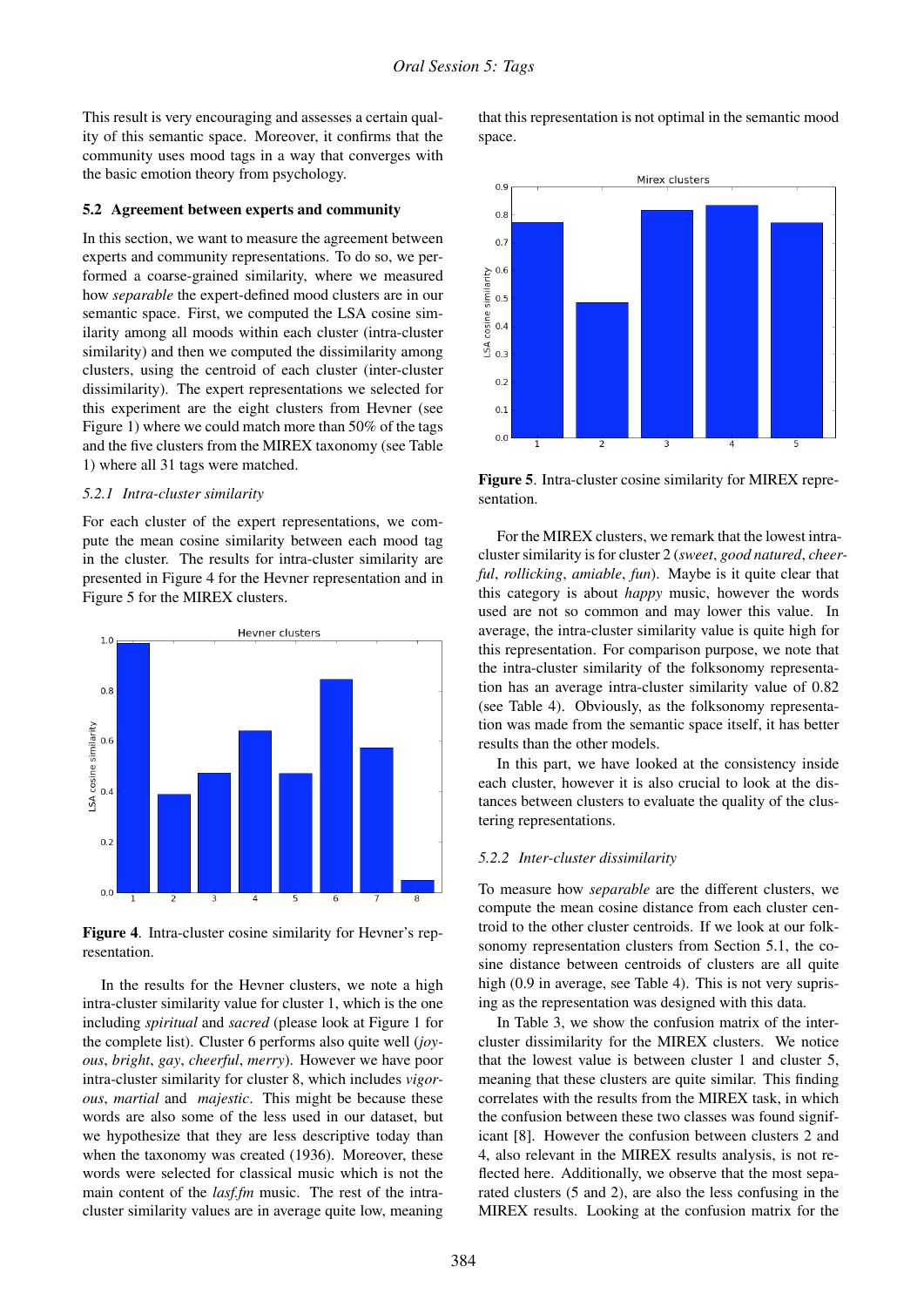|                | C <sub>1</sub> | C <sub>2</sub> | C <sub>3</sub> | C <sub>4</sub> | C <sub>5</sub> |
|----------------|----------------|----------------|----------------|----------------|----------------|
| C <sub>1</sub> |                | 0.74           | 0.128          | 0.204          | $0.108*$       |
| C <sub>2</sub> | 0.74           | 0              | 0.859          | 0.816          | 0.876          |
| C <sub>3</sub> | 0.128          | 0.859          | 0              | 0.319          | 0.265          |
| C <sub>4</sub> | 0.204          | 0.816          | 0.319          |                | 0.526          |
| C <sub>5</sub> | $0.108*$       | 0.876          | 0.265          | 0.526          | 0              |

Table 3. Confusion matrix for the inter-cluster dissimilarity for the MIREX clusters (C1 means cluster 1, C2 cluster 2 and so on). The values marked with an asterisk are the most similar and in bold are the less similar values.

Hevner clusters (not shown here for space reasons), we remark that the highest values (dissimilarity above 0.95) are between clusters 7 and 8, and between clusters 1 and 2. On the contrary, the lowest value (0.09) is between clusters 1 and 4. Indeed both clusters have words than can appear similar like *spiritual* and *serene* for instance. We summarize the results of both intra and inter-cluster measures for the different taxonomies in Table 4.

| Mood Taxonomy | Intra-cluster | Inter-cluster |  |
|---------------|---------------|---------------|--|
|               | similarity    | dissimilarity |  |
| Hevner        | 0.55          | 0.70          |  |
| <b>MIREX</b>  | 0.73          | 0.56          |  |
| Folksonomy    | 0.82          | 09            |  |

Table 4. Intra-cluster similarity and inter-cluster dissimilarity means for each mood taxonomy.

In a nutshell, the Hevner clusters are less consistent but are more separated than the MIREX ones. Indeed, even if the latter has more intra-cluster similarity, it suffers from confusions between some categories as reflected in our results.

## 6. DIMENSIONAL REPRESENTATION

Dimensional representation is an important paradigm in emotion studies. To project our semantic mood space into a bi-dimensional space, we used the Self-Organizing Map algorithm (SOM). We decided to use SOM for its topology properties and because it stresses more on the local similarities and distinguishes groups within the data. Because less than half of the Russell's adjectives are present in our dataset, we prefer to compare qualitatively more that quantitatively the expert and the community models. We trained a SOM and mapped each tag onto its best-matching unit in the trained SOM. In Figure 6, we plot the resulting organization of mood tags (for clarity reasons, we show here a subset of 58 tags).

We observe in the 2D projection four main parts. At the top-left, terms related to *aggressive*, below *calm* and other similar words, at the top-right tags related to *sad* and below words close to *happiness*. We notice the four clusters corresponding to the basic emotions and our folksonomy representation mentioned in Section 5.1. This is somehow



Figure 6. Self-Organizing Map of the mood tags in the semantic space.

expected as we already got these clusters from this data. However, having the same results with a second technique confirms our findings. Comparing with Russell's dimensions, we find that the diagonal from top-left to bottomright is of high arousal. On the contrary, the diagonal from top-right to bottom-left is of low arousal. The vertical axis represents the valence dimension. Even though the 2D representation is not equal, there is a clear correlation between the community and the experts when framing the problem into two dimensions.

### 7. HIERARCHICAL REPRESENTATION

The semantic mood space can be visualized in many different ways. In this part we experimented hierarchical clustering techniques to produce a tree diagram (dendrogram). We applied a common agglomerative hierarchical clustering method with a complete linkage [14] and the cosine metric. We used the hcluster  $5$  implementation. With the 20 most used tags in our dataset, we computed the clustering and plot the resulting dendrogram in Figure 7 .

Although there exists some dendrogram representation of emotions in the psychology literature [1], the comparison is complex because many of the terms employed are not present in our dataset and also because finding the right metric to measure the similarity between both is not trivial. The hierarchical clustering starts with two branches. Looking at the tags of this first branching, we observe a very clear separation in arousal with *dreamy* and *calm* on the left and *angry* and *happy* on the right. Then the two following branching (resulting in four clusters) represents the four basic emotions also found as the best categorical representation in Section 5 (in order in the dendrogram: *calm*, *sad*, *angry* and *happy*). This confirms another time our findings about the relevancy of these four clusters. Moreover, we notice that the first separation is related to arousal, often considered as the most important dimension. The remaining branches group together similar terms like *angry* and *aggressive* or *sad* and *depressing*.

<sup>5</sup> http://code.google.com/p/scipy- cluster